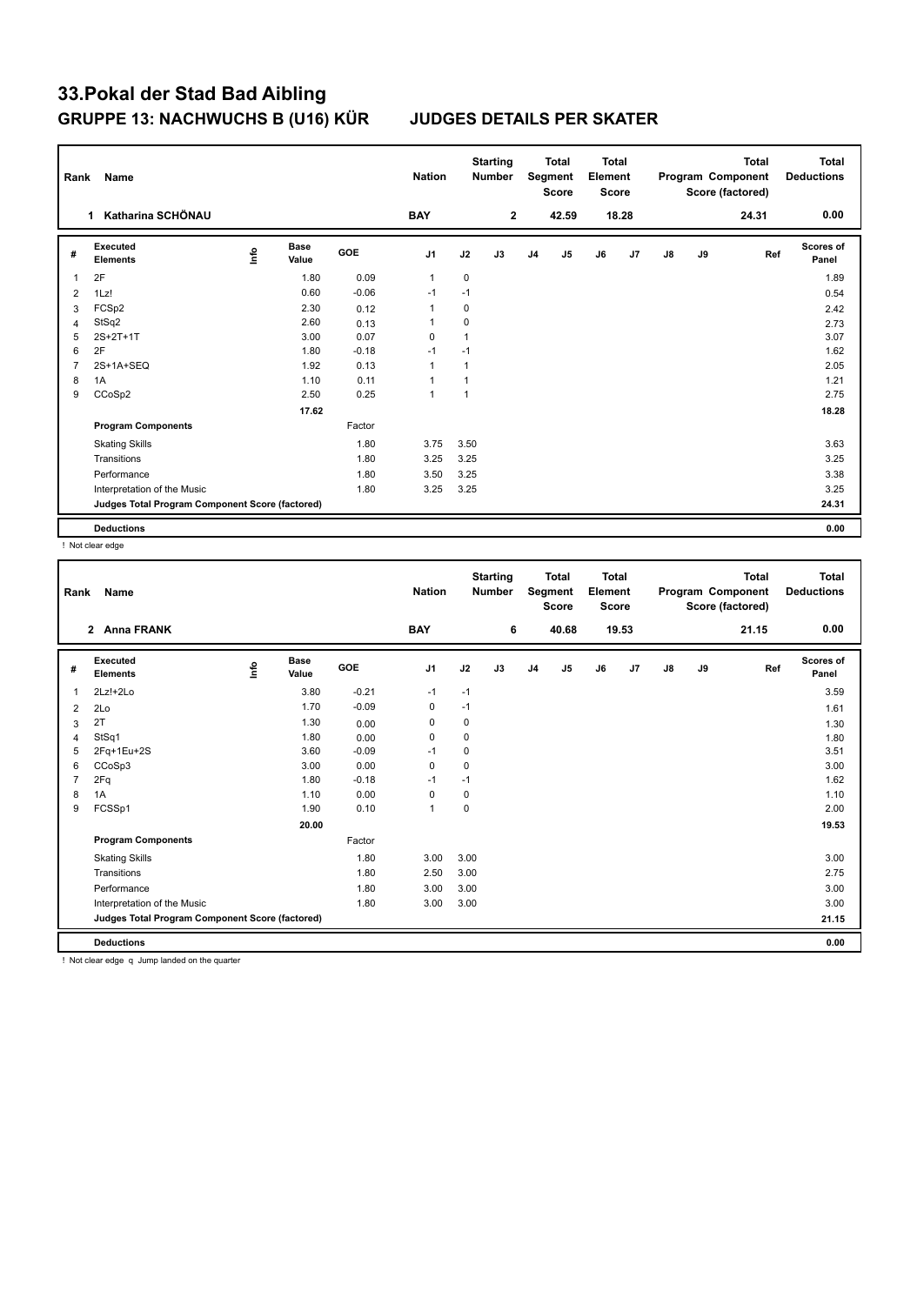| Rank           | Name                                            |      |                      |            | <b>Nation</b>  |      | <b>Starting</b><br><b>Number</b> |                | <b>Total</b><br>Segment<br><b>Score</b> | <b>Total</b><br>Element<br><b>Score</b> |                |               |    | Total<br>Program Component<br>Score (factored) | <b>Total</b><br><b>Deductions</b> |
|----------------|-------------------------------------------------|------|----------------------|------------|----------------|------|----------------------------------|----------------|-----------------------------------------|-----------------------------------------|----------------|---------------|----|------------------------------------------------|-----------------------------------|
|                | <b>Sarah MAREK</b><br>3                         |      |                      |            | <b>BAY</b>     |      | 9                                |                | 39.04                                   |                                         | 19.45          |               |    | 19.59                                          | 0.00                              |
| #              | Executed<br><b>Elements</b>                     | ١nfo | <b>Base</b><br>Value | <b>GOE</b> | J1             | J2   | J3                               | J <sub>4</sub> | J5                                      | J6                                      | J <sub>7</sub> | $\mathsf{J}8$ | J9 | Ref                                            | <b>Scores of</b><br>Panel         |
| $\overline{1}$ | 2Lz!<+1Eu+2Fq                                   |      | 3.98                 | $-0.72$    | $-4$           | $-4$ |                                  |                |                                         |                                         |                |               |    |                                                | 3.26                              |
| 2              | 2Loq                                            |      | 1.70                 | 0.00       | 0              | 0    |                                  |                |                                         |                                         |                |               |    |                                                | 1.70                              |
| 3              | $2S+2Tq$                                        |      | 2.34                 | $-0.39$    | $-3$           | $-3$ |                                  |                |                                         |                                         |                |               |    |                                                | 1.95                              |
| $\overline{4}$ | FCSSp2                                          |      | 2.30                 | 0.12       | $\mathbf{1}$   | 0    |                                  |                |                                         |                                         |                |               |    |                                                | 2.42                              |
| 5              | 1A                                              |      | 1.10                 | 0.00       | 0              | 0    |                                  |                |                                         |                                         |                |               |    |                                                | 1.10                              |
| 6              | StSq2                                           |      | 2.60                 | 0.00       | 0              | 0    |                                  |                |                                         |                                         |                |               |    |                                                | 2.60                              |
| $\overline{7}$ | CCoSp3                                          |      | 3.00                 | 0.30       | $\overline{1}$ | 1    |                                  |                |                                         |                                         |                |               |    |                                                | 3.30                              |
| 8              | 2Lz!                                            |      | 2.10                 | $-0.42$    | $-2$           | $-2$ |                                  |                |                                         |                                         |                |               |    |                                                | 1.68                              |
| 9              | 2Fq                                             |      | 1.80                 | $-0.36$    | $-2$           | $-2$ |                                  |                |                                         |                                         |                |               |    |                                                | 1.44                              |
|                |                                                 |      | 20.92                |            |                |      |                                  |                |                                         |                                         |                |               |    |                                                | 19.45                             |
|                | <b>Program Components</b>                       |      |                      | Factor     |                |      |                                  |                |                                         |                                         |                |               |    |                                                |                                   |
|                | <b>Skating Skills</b>                           |      |                      | 1.80       | 2.25           | 3.00 |                                  |                |                                         |                                         |                |               |    |                                                | 2.63                              |
|                | Transitions                                     |      |                      | 1.80       | 2.50           | 2.75 |                                  |                |                                         |                                         |                |               |    |                                                | 2.63                              |
|                | Performance                                     |      |                      | 1.80       | 2.75           | 2.75 |                                  |                |                                         |                                         |                |               |    |                                                | 2.75                              |
|                | Interpretation of the Music                     |      |                      | 1.80       | 3.00           | 2.75 |                                  |                |                                         |                                         |                |               |    |                                                | 2.88                              |
|                | Judges Total Program Component Score (factored) |      |                      |            |                |      |                                  |                |                                         |                                         |                |               |    |                                                | 19.59                             |
|                | <b>Deductions</b>                               |      |                      |            |                |      |                                  |                |                                         |                                         |                |               |    |                                                | 0.00                              |

< Under-rotated jump ! Not clear edge q Jump landed on the quarter

| Rank           | Name                                            |   |                      |         | <b>Nation</b>  |                | <b>Starting</b><br><b>Number</b> |                | <b>Total</b><br>Segment<br><b>Score</b> | Total<br>Element<br><b>Score</b> |                |    |    | <b>Total</b><br>Program Component<br>Score (factored) | <b>Total</b><br><b>Deductions</b> |
|----------------|-------------------------------------------------|---|----------------------|---------|----------------|----------------|----------------------------------|----------------|-----------------------------------------|----------------------------------|----------------|----|----|-------------------------------------------------------|-----------------------------------|
|                | <b>Marija MORSCAKOVA</b><br>4                   |   |                      |         | <b>BAY</b>     |                | 1                                |                | 38.67                                   |                                  | 16.89          |    |    | 22.28                                                 | $-0.50$                           |
| #              | Executed<br><b>Elements</b>                     | ۴ | <b>Base</b><br>Value | GOE     | J <sub>1</sub> | J2             | J3                               | J <sub>4</sub> | J5                                      | J6                               | J <sub>7</sub> | J8 | J9 | Ref                                                   | <b>Scores of</b><br>Panel         |
| 1              | 2Lz                                             |   | 2.10                 | $-1.05$ | $-5$           | $-5$           |                                  |                |                                         |                                  |                |    |    |                                                       | 1.05                              |
| 2              | 2S                                              |   | 1.30                 | 0.00    | 0              | 0              |                                  |                |                                         |                                  |                |    |    |                                                       | 1.30                              |
| 3              | 2Lo                                             |   | 1.70                 | 0.00    | 0              | 0              |                                  |                |                                         |                                  |                |    |    |                                                       | 1.70                              |
| 4              | CCoSp3                                          |   | 3.00                 | 0.60    | $\overline{2}$ | $\overline{2}$ |                                  |                |                                         |                                  |                |    |    |                                                       | 3.60                              |
| 5              | 2F+1Eu+2S                                       |   | 3.60                 | $-0.72$ | $-3$           | $-5$           |                                  |                |                                         |                                  |                |    |    |                                                       | 2.88                              |
| 6              | 2T                                              |   | 1.30                 | $-0.46$ | $-3$           | $-4$           |                                  |                |                                         |                                  |                |    |    |                                                       | 0.84                              |
| $\overline{7}$ | 1A                                              |   | 1.10                 | 0.00    | $\Omega$       | 0              |                                  |                |                                         |                                  |                |    |    |                                                       | 1.10                              |
| 8              | StSq1                                           |   | 1.80                 | 0.09    | 0              | 1              |                                  |                |                                         |                                  |                |    |    |                                                       | 1.89                              |
| 9              | FCSp2                                           |   | 2.30                 | 0.23    | $\mathbf{1}$   | $\overline{1}$ |                                  |                |                                         |                                  |                |    |    |                                                       | 2.53                              |
|                |                                                 |   | 18.20                |         |                |                |                                  |                |                                         |                                  |                |    |    |                                                       | 16.89                             |
|                | <b>Program Components</b>                       |   |                      | Factor  |                |                |                                  |                |                                         |                                  |                |    |    |                                                       |                                   |
|                | <b>Skating Skills</b>                           |   |                      | 1.80    | 3.00           | 3.00           |                                  |                |                                         |                                  |                |    |    |                                                       | 3.00                              |
|                | Transitions                                     |   |                      | 1.80    | 3.00           | 3.00           |                                  |                |                                         |                                  |                |    |    |                                                       | 3.00                              |
|                | Performance                                     |   |                      | 1.80    | 3.25           | 3.25           |                                  |                |                                         |                                  |                |    |    |                                                       | 3.25                              |
|                | Interpretation of the Music                     |   |                      | 1.80    | 3.25           | 3.00           |                                  |                |                                         |                                  |                |    |    |                                                       | 3.13                              |
|                | Judges Total Program Component Score (factored) |   |                      |         |                |                |                                  |                |                                         |                                  |                |    |    |                                                       | 22.28                             |
|                | <b>Deductions</b>                               |   | Falls:               | $-0.50$ |                |                |                                  |                |                                         |                                  |                |    |    |                                                       | $-0.50$                           |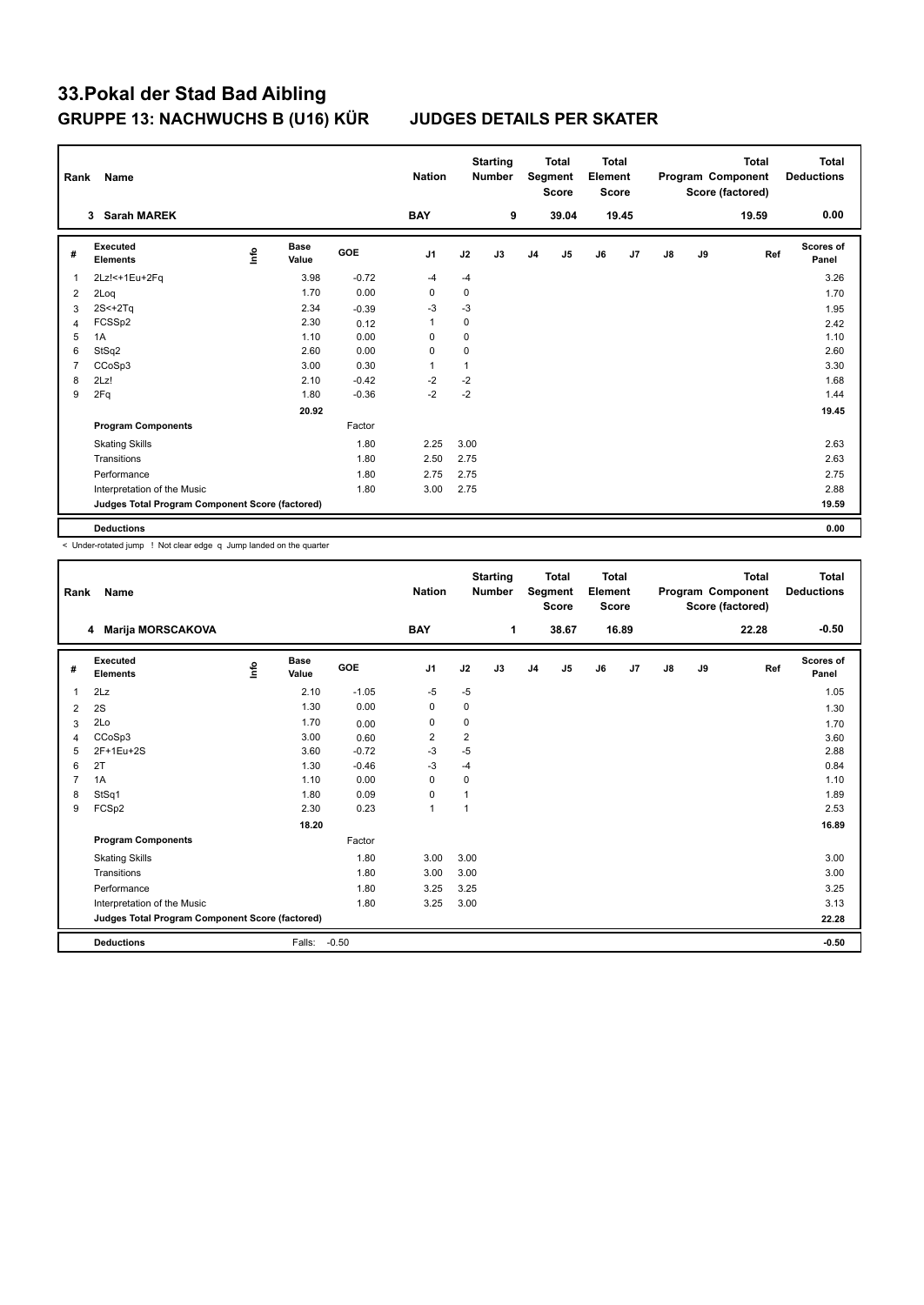| Rank                    | Name                                            |      |                      |         | <b>Nation</b>  |             | <b>Starting</b><br>Number        |                | <b>Total</b><br><b>Segment</b><br><b>Score</b> | <b>Total</b><br>Element<br><b>Score</b> |       |    |    | Program Component<br>Score (factored) | <b>Total</b> | <b>Total</b><br><b>Deductions</b> |
|-------------------------|-------------------------------------------------|------|----------------------|---------|----------------|-------------|----------------------------------|----------------|------------------------------------------------|-----------------------------------------|-------|----|----|---------------------------------------|--------------|-----------------------------------|
|                         | 5 Daria SHARIATI AHARI                          |      |                      |         | <b>BAY</b>     |             | 4                                |                | 37.69                                          |                                         | 16.13 |    |    |                                       | 22.06        | $-0.50$                           |
| #                       | <b>Executed</b><br><b>Elements</b>              | lnfo | <b>Base</b><br>Value | GOE     | J <sub>1</sub> | J2          | J3                               | J <sub>4</sub> | J5                                             | J6                                      | J7    | J8 | J9 |                                       | Ref          | <b>Scores of</b><br>Panel         |
| $\mathbf{1}$            | 2S                                              |      | 1.30                 | 0.00    | $\mathbf 0$    | 0           |                                  |                |                                                |                                         |       |    |    |                                       |              | 1.30                              |
| $\overline{2}$          | 1A+1Eu+2S                                       |      | 2.90                 | $-0.07$ | $-1$           | 0           |                                  |                |                                                |                                         |       |    |    |                                       |              | 2.83                              |
| 3                       | 1A                                              |      | 1.10                 | 0.00    | 0              | 0           |                                  |                |                                                |                                         |       |    |    |                                       |              | 1.10                              |
| $\overline{\mathbf{4}}$ | CCoSp3                                          |      | 3.00                 | 0.15    | 1              | 0           |                                  |                |                                                |                                         |       |    |    |                                       |              | 3.15                              |
| 5                       | 2Lo                                             |      | 1.70                 | $-0.85$ | $-5$           | $-5$        |                                  |                |                                                |                                         |       |    |    |                                       |              | 0.85                              |
| 6                       | $1Lz+1T$                                        |      | 1.00                 | 0.00    | $\mathbf 0$    | $\pmb{0}$   |                                  |                |                                                |                                         |       |    |    |                                       |              | 1.00                              |
| $\overline{7}$          | 2Lo                                             |      | 1.70                 | $-0.43$ | $-3$           | $-2$        |                                  |                |                                                |                                         |       |    |    |                                       |              | 1.27                              |
| 8                       | FCSp1                                           |      | 1.90                 | 0.00    | $\mathbf 0$    | $\pmb{0}$   |                                  |                |                                                |                                         |       |    |    |                                       |              | 1.90                              |
| 9                       | StSq2                                           |      | 2.60                 | 0.13    | 1              | 0           |                                  |                |                                                |                                         |       |    |    |                                       |              | 2.73                              |
|                         |                                                 |      | 17.20                |         |                |             |                                  |                |                                                |                                         |       |    |    |                                       |              | 16.13                             |
|                         | <b>Program Components</b>                       |      |                      | Factor  |                |             |                                  |                |                                                |                                         |       |    |    |                                       |              |                                   |
|                         | <b>Skating Skills</b>                           |      |                      | 1.80    | 3.25           | 3.00        |                                  |                |                                                |                                         |       |    |    |                                       |              | 3.13                              |
|                         | Transitions                                     |      |                      | 1.80    | 3.00           | 2.75        |                                  |                |                                                |                                         |       |    |    |                                       |              | 2.88                              |
|                         | Performance                                     |      |                      | 1.80    | 3.00           | 3.00        |                                  |                |                                                |                                         |       |    |    |                                       |              | 3.00                              |
|                         | Interpretation of the Music                     |      |                      | 1.80    | 3.25           | 3.25        |                                  |                |                                                |                                         |       |    |    |                                       |              | 3.25                              |
|                         | Judges Total Program Component Score (factored) |      |                      |         |                |             |                                  |                |                                                |                                         |       |    |    |                                       |              | 22.06                             |
|                         | <b>Deductions</b>                               |      | Falls:               | $-0.50$ |                |             |                                  |                |                                                |                                         |       |    |    |                                       |              | $-0.50$                           |
|                         |                                                 |      |                      |         |                |             |                                  |                |                                                |                                         |       |    |    |                                       |              |                                   |
| Rank                    | Name                                            |      |                      |         | <b>Nation</b>  |             | <b>Starting</b><br><b>Number</b> |                | <b>Total</b><br><b>Segment</b><br>Score        | <b>Total</b><br>Element<br>Score        |       |    |    | Program Component<br>Score (factored) | <b>Total</b> | <b>Total</b><br><b>Deductions</b> |
|                         | 6 Simone SCHWARZ                                |      |                      |         | <b>BAY</b>     |             | $\overline{\mathbf{r}}$          |                | 37.44                                          |                                         | 18.13 |    |    |                                       | 19.81        | $-0.50$                           |
| #                       | <b>Executed</b><br><b>Elements</b>              | lnfo | <b>Base</b><br>Value | GOE     | J <sub>1</sub> | J2          | J3                               | J4             | J5                                             | J6                                      | J7    | J8 | J9 |                                       | Ref          | <b>Scores of</b><br>Panel         |
| $\mathbf{1}$            | 2T                                              |      | 1.30                 | 0.07    | 1              | $\pmb{0}$   |                                  |                |                                                |                                         |       |    |    |                                       |              | 1.37                              |
| $\overline{2}$          | 1A+1Eu+2S                                       |      | 2.90                 | 0.00    | $\mathbf 0$    | $\mathbf 0$ |                                  |                |                                                |                                         |       |    |    |                                       |              | 2.90                              |
| $\mathbf{3}$            | FSSp2                                           |      | 2.30                 | $-0.12$ | $-1$           | $\mathbf 0$ |                                  |                |                                                |                                         |       |    |    |                                       |              | 2.18                              |
| $\overline{4}$          | 2Lo                                             |      | 1.70                 | $-0.09$ | $\mathbf 0$    | $-1$        |                                  |                |                                                |                                         |       |    |    |                                       |              | 1.61                              |
| 5                       | StSq2                                           |      | 2.60                 | 0.00    | $\mathbf 0$    | $\mathbf 0$ |                                  |                |                                                |                                         |       |    |    |                                       |              | 2.60                              |
| 6                       | 2Fq                                             |      | 1.80                 | $-0.90$ | $-5$           | $-5$        |                                  |                |                                                |                                         |       |    |    |                                       |              | 0.90                              |
| $\overline{7}$          | $1A+2T$                                         |      | 2.40                 | $-0.13$ | $-1$           | $-1$        |                                  |                |                                                |                                         |       |    |    |                                       |              | 2.27                              |
| 8                       | CCoSp3                                          |      | 3.00                 | 0.00    | $\mathbf 0$    | $\pmb{0}$   |                                  |                |                                                |                                         |       |    |    |                                       |              | 3.00                              |
| $\boldsymbol{9}$        | 2S                                              |      | 1.30                 | 0.00    | $\mathbf{1}$   | $-1$        |                                  |                |                                                |                                         |       |    |    |                                       |              | 1.30                              |
|                         |                                                 |      | 19.30                |         |                |             |                                  |                |                                                |                                         |       |    |    |                                       |              | 18.13                             |
|                         | <b>Program Components</b>                       |      |                      | Factor  |                |             |                                  |                |                                                |                                         |       |    |    |                                       |              |                                   |
|                         | <b>Skating Skills</b>                           |      |                      | 1.80    | 2.75           | 2.75        |                                  |                |                                                |                                         |       |    |    |                                       |              | 2.75                              |
|                         | Transitions                                     |      |                      | 1.80    | 2.75           | 2.50        |                                  |                |                                                |                                         |       |    |    |                                       |              | 2.63                              |
|                         | Performance                                     |      |                      | 1.80    | 3.00           | 2.75        |                                  |                |                                                |                                         |       |    |    |                                       |              | 2.88                              |
|                         | Interpretation of the Music                     |      |                      | 1.80    | 2.75           | 2.75        |                                  |                |                                                |                                         |       |    |    |                                       |              | 2.75                              |
|                         | Judges Total Program Component Score (factored) |      |                      |         |                |             |                                  |                |                                                |                                         |       |    |    |                                       |              | 19.81                             |

q Jump landed on the quarter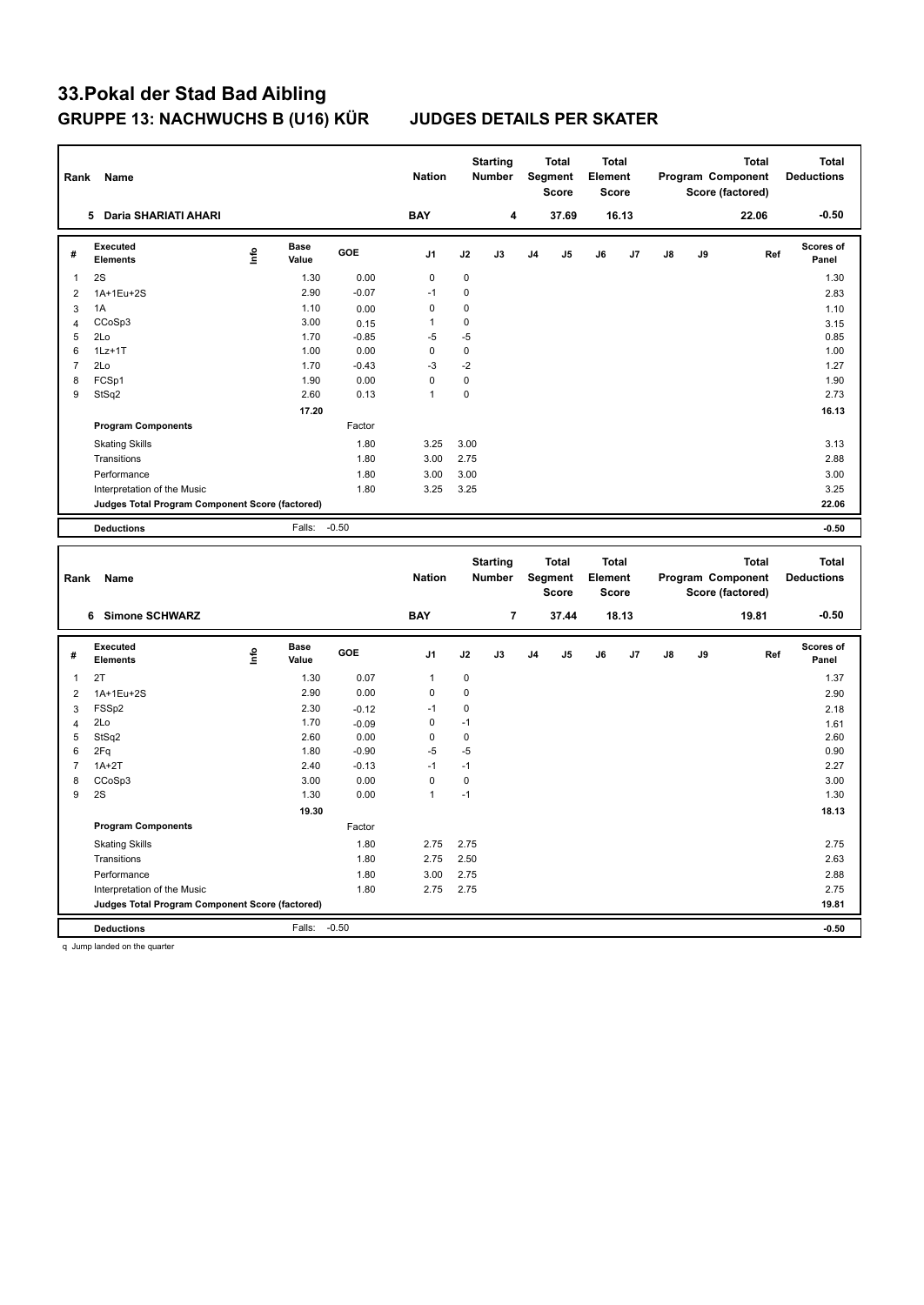| Rank           | Name                                            |      |                      |            | <b>Nation</b>  |                | <b>Starting</b><br><b>Number</b> |                | <b>Total</b><br>Segment<br><b>Score</b> | <b>Total</b><br>Element<br><b>Score</b> |                |    |    | <b>Total</b><br>Program Component<br>Score (factored) | Total<br><b>Deductions</b> |
|----------------|-------------------------------------------------|------|----------------------|------------|----------------|----------------|----------------------------------|----------------|-----------------------------------------|-----------------------------------------|----------------|----|----|-------------------------------------------------------|----------------------------|
|                | <b>Emma SCHILL</b><br>7                         |      |                      |            | <b>BAY</b>     |                | 5                                |                | 36.84                                   |                                         | 14.56          |    |    | 22.28                                                 | 0.00                       |
| #              | Executed<br><b>Elements</b>                     | ١nfo | <b>Base</b><br>Value | <b>GOE</b> | J <sub>1</sub> | J2             | J3                               | J <sub>4</sub> | J <sub>5</sub>                          | J6                                      | J <sub>7</sub> | J8 | J9 | Ref                                                   | <b>Scores of</b><br>Panel  |
| $\overline{1}$ | 1Lo                                             |      | 0.50                 | $-0.25$    | $-5$           | $-5$           |                                  |                |                                         |                                         |                |    |    |                                                       | 0.25                       |
| 2              | 2F<                                             |      | 1.44                 | $-0.14$    | $-1$           | $-1$           |                                  |                |                                         |                                         |                |    |    |                                                       | 1.30                       |
| 3              | CCoSp2                                          |      | 2.50                 | 0.50       | $\overline{2}$ | $\overline{2}$ |                                  |                |                                         |                                         |                |    |    |                                                       | 3.00                       |
| $\overline{4}$ | 2T                                              |      | 1.30                 | $-0.26$    | $-2$           | $-2$           |                                  |                |                                         |                                         |                |    |    |                                                       | 1.04                       |
| 5              | 2S+1Eu+2S                                       |      | 3.10                 | 0.13       | $\overline{1}$ | $\mathbf{1}$   |                                  |                |                                         |                                         |                |    |    |                                                       | 3.23                       |
| 6              | 1T                                              |      | 0.40                 | 0.00       | $\Omega$       | 0              |                                  |                |                                         |                                         |                |    |    |                                                       | 0.40                       |
| $\overline{7}$ | FSS <sub>p2</sub>                               |      | 2.30                 | $-0.35$    | $-2$           | $-1$           |                                  |                |                                         |                                         |                |    |    |                                                       | 1.95                       |
| 8              | $1A+1T$                                         |      | 1.50                 | 0.00       | 0              | 0              |                                  |                |                                         |                                         |                |    |    |                                                       | 1.50                       |
| 9              | StSq1                                           |      | 1.80                 | 0.09       | $\mathbf{1}$   | $\mathbf 0$    |                                  |                |                                         |                                         |                |    |    |                                                       | 1.89                       |
|                |                                                 |      | 14.84                |            |                |                |                                  |                |                                         |                                         |                |    |    |                                                       | 14.56                      |
|                | <b>Program Components</b>                       |      |                      | Factor     |                |                |                                  |                |                                         |                                         |                |    |    |                                                       |                            |
|                | <b>Skating Skills</b>                           |      |                      | 1.80       | 3.25           | 3.25           |                                  |                |                                         |                                         |                |    |    |                                                       | 3.25                       |
|                | Transitions                                     |      |                      | 1.80       | 3.00           | 3.00           |                                  |                |                                         |                                         |                |    |    |                                                       | 3.00                       |
|                | Performance                                     |      |                      | 1.80       | 2.50           | 3.25           |                                  |                |                                         |                                         |                |    |    |                                                       | 2.88                       |
|                | Interpretation of the Music                     |      |                      | 1.80       | 3.50           | 3.00           |                                  |                |                                         |                                         |                |    |    |                                                       | 3.25                       |
|                | Judges Total Program Component Score (factored) |      |                      |            |                |                |                                  |                |                                         |                                         |                |    |    |                                                       | 22.28                      |
|                | <b>Deductions</b>                               |      |                      |            |                |                |                                  |                |                                         |                                         |                |    |    |                                                       | 0.00                       |

< Under-rotated jump

| Rank | Name                                            |    |                      |         | <b>Nation</b>  |           | <b>Starting</b><br><b>Number</b> |                | <b>Total</b><br>Segment<br><b>Score</b> | <b>Total</b><br>Element<br><b>Score</b> |       |               |    | <b>Total</b><br>Program Component<br>Score (factored) | <b>Total</b><br><b>Deductions</b> |
|------|-------------------------------------------------|----|----------------------|---------|----------------|-----------|----------------------------------|----------------|-----------------------------------------|-----------------------------------------|-------|---------------|----|-------------------------------------------------------|-----------------------------------|
|      | <b>Theresa WOLLMANN</b><br>8                    |    |                      |         | <b>BAY</b>     |           | 8                                |                | 31.12                                   |                                         | 12.71 |               |    | 18.91                                                 | $-0.50$                           |
| #    | Executed<br><b>Elements</b>                     | ۴ů | <b>Base</b><br>Value | GOE     | J <sub>1</sub> | J2        | J3                               | J <sub>4</sub> | J5                                      | J6                                      | J7    | $\mathsf{J}8$ | J9 | Ref                                                   | Scores of<br>Panel                |
| 1    | 2T                                              |    | 1.30                 | $-0.26$ | -2             | $-2$      |                                  |                |                                         |                                         |       |               |    |                                                       | 1.04                              |
| 2    | 2S                                              |    | 1.30                 | $-0.33$ | -3             | $-2$      |                                  |                |                                         |                                         |       |               |    |                                                       | 0.97                              |
| 3    | 1Lo+2Log                                        |    | 2.20                 | $-0.85$ | $-5$           | $-5$      |                                  |                |                                         |                                         |       |               |    |                                                       | 1.35                              |
| 4    | 2T+1Lo+1T                                       |    | 2.20                 | $-0.26$ | $-2$           | $-2$      |                                  |                |                                         |                                         |       |               |    |                                                       | 1.94                              |
| 5    | FCSSp1                                          |    | 1.90                 | $-0.19$ | $-1$           | $-1$      |                                  |                |                                         |                                         |       |               |    |                                                       | 1.71                              |
| 6    | 1A                                              |    | 1.10                 | 0.00    | $\mathbf 0$    | 0         |                                  |                |                                         |                                         |       |               |    |                                                       | 1.10                              |
|      | 2S                                              |    | 1.30                 | 0.00    | 0              | 0         |                                  |                |                                         |                                         |       |               |    |                                                       | 1.30                              |
| 8    | StSqB                                           |    | 1.50                 | $-0.08$ | $-1$           | $\pmb{0}$ |                                  |                |                                         |                                         |       |               |    |                                                       | 1.42                              |
| 9    | CCoSp2V                                         |    | 1.88                 | 0.00    | $\mathbf 0$    | 0         |                                  |                |                                         |                                         |       |               |    |                                                       | 1.88                              |
|      |                                                 |    | 14.68                |         |                |           |                                  |                |                                         |                                         |       |               |    |                                                       | 12.71                             |
|      | <b>Program Components</b>                       |    |                      | Factor  |                |           |                                  |                |                                         |                                         |       |               |    |                                                       |                                   |
|      | <b>Skating Skills</b>                           |    |                      | 1.80    | 2.50           | 2.50      |                                  |                |                                         |                                         |       |               |    |                                                       | 2.50                              |
|      | Transitions                                     |    |                      | 1.80    | 2.50           | 2.50      |                                  |                |                                         |                                         |       |               |    |                                                       | 2.50                              |
|      | Performance                                     |    |                      | 1.80    | 2.75           | 2.50      |                                  |                |                                         |                                         |       |               |    |                                                       | 2.63                              |
|      | Interpretation of the Music                     |    |                      | 1.80    | 3.00           | 2.75      |                                  |                |                                         |                                         |       |               |    |                                                       | 2.88                              |
|      | Judges Total Program Component Score (factored) |    |                      |         |                |           |                                  |                |                                         |                                         |       |               |    |                                                       | 18.91                             |
|      | <b>Deductions</b>                               |    | Falls:               | $-0.50$ |                |           |                                  |                |                                         |                                         |       |               |    |                                                       | $-0.50$                           |

q Jump landed on the quarter